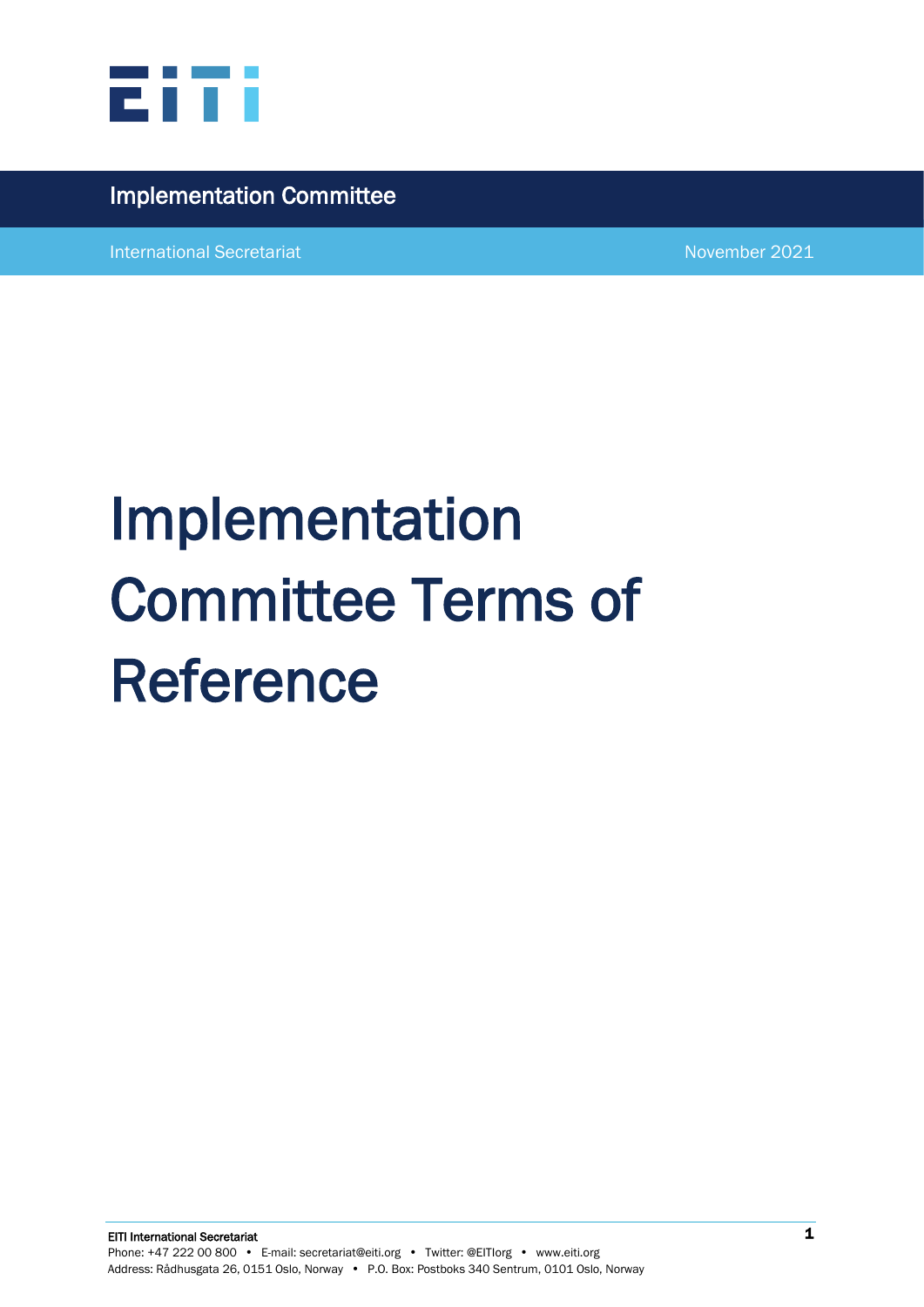## 1. Background

In 2013, the EITI Board agreed to establish an Implementation Committee to oversee progress with implementation of the EITI Standard on behalf of the EITI Board. The purpose of the Implementation Committee is to provide oversight by the EITI Board on how the Standard is being implemented and present recommendations on strategic policy issues related to the EITI Standard. The Committee monitors challenges and opportunities in implementing countries, including overseeing work to document the impact of EITI implementation, highlight good practice and encourage efforts to strengthen implementation. Annual disclosures in line with the EITI Standard, development of work plans and documentation of innovations and outcomes at the national level require regular analysis and monitoring in order to address weaknesses in implementation prior to Validation and strengthen impact.

Given that the work of the Implementation Committee has often affected the work of other Committees, in particular the Validation Committee, the Implementation Committee regularly informs other committees of its work. To this end, other Committee Chairs have been invited to observe Implementation Committee meetings.

## 2. Responsibilities

With support from the EITI International Secretariat, the Implementation Committee shall:

- 1. Monitor progress with EITI implementation by reviewing the Implementation Progress Reports (IPRs) prepared by the International Secretariat.
- 2. Review the impact of the EITI at the country level, identify innovations and promote good practice to implementing countries to strengthen EITI implementation and systematic disclosures. This includes considering the findings of EITI reporting, assessments for Validation and other documentation of outcomes from national EITI processes.
- 3. Monitor the quality of EITI disclosures including through annual and thematic reviews of EITI reporting.
- 4. Monitor deadlines for EITI reporting and make recommendations on suspension where countries have not met the deadlines set out in Articles 2, 3 and 6 in Section 4 of the EITI Standard on Board oversight of implementation.
- 5. Review requests for lifting suspensions and make recommendations to the EITI Board in accordance with Article 8 in Section 4 of the EITI Standard on Board oversight of implementation.
- 6. Review extension requests submitted by implementing countries and make recommendations to the EITI Board in accordance with Article 7 in Section 4 of the EITI Standard on Board oversight of implementation.
- 7. Review requests for adapted implementation and make recommendations to the EITI Board in accordance with Article 1 in Section 4 of the EITI Standard on Board oversight of